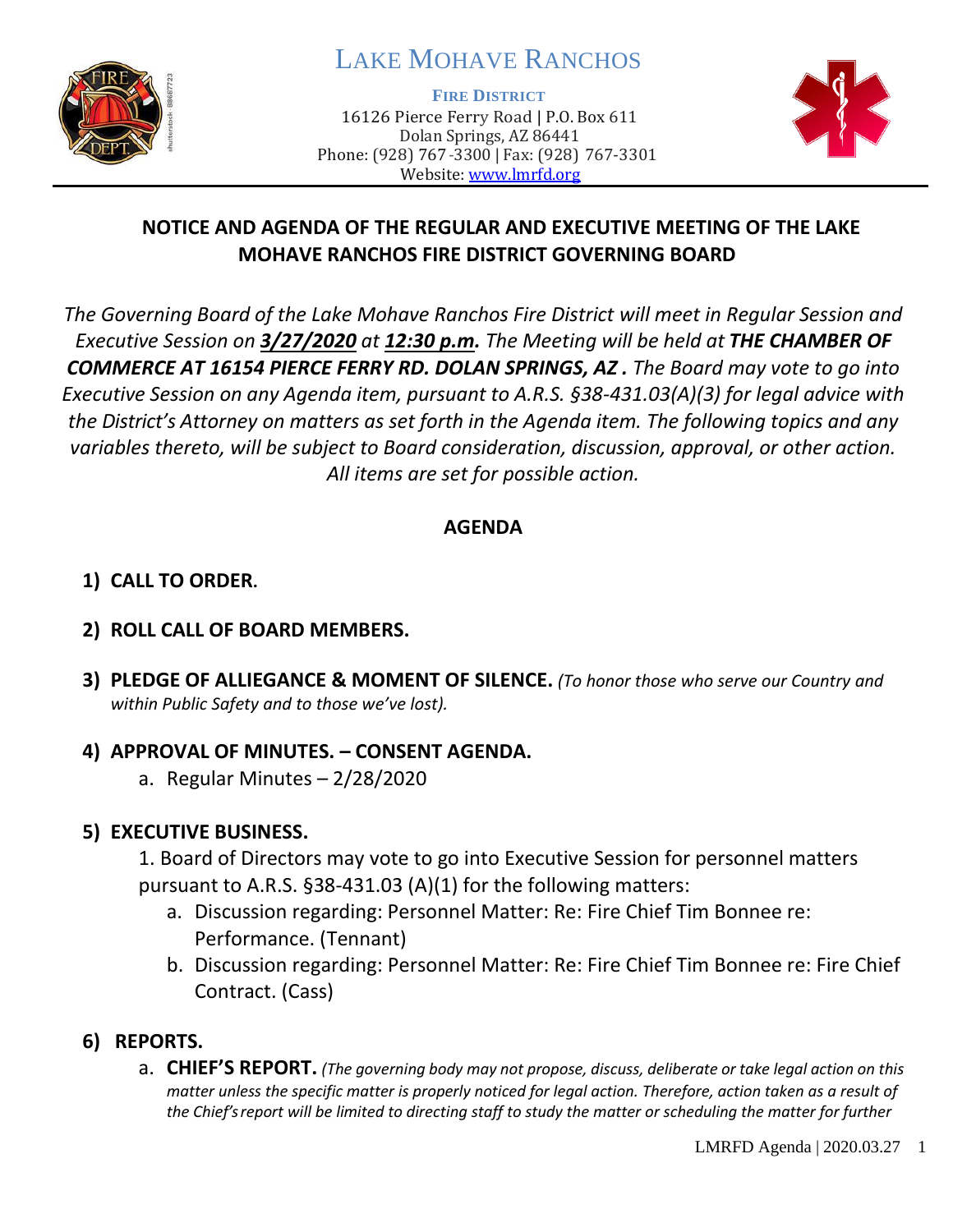*consideration and discussion at a later date. (A.R.S. 38-431.02.K.)*

- b. **FINANCIAL REPORT(S).**
	- *1.* Review and approval: February 2020 Financial Report(s). *(The financial report(s) are to be reviewed and approved by the Board).* (Administration)
- **7) EXECUTIVE BUSINESS.** *(Lake Mohave Ranchos Fire District Governing Board public action section on matters held in Executive Session).*
	- a. Discussion and possible action regarding: Performance re: Fire Chief. (Board)
	- b. Discussion and possible action regarding: Fire Chief Contract re: possible changes to Fire Chief Contract re: terms/conditions. (Board)

#### **8) REGULAR BUSINESS.**

- a. Discussion and possible action regarding: Draft Budget re: Option 1, Option 2 and Option 3 for Fiscal Year's 20/21, 21/22 and 22/23 re: possible revisions. (Administration)
- b. Discussion and possible action regarding: Review of Full-Time Suppression positions, review of hiring freeze for Suppression and scheduling re: possible changes. (Cass)
- c. Discussion and possible action regarding: Review of fuel costs, fuel tank monthly rental, installation and insurance coverage re: possible changes. (Cass)
- d. Discussion and possible action regarding: Limitations re: District apparatus and vehicle usage as related to VFIS Policy. (Cass)
- e. Discussion and possible action regarding: Injector quotes for review and approval for repair of Ambulance re: A-1163. (Administration)
- f. Discussion and possible action regarding: Article 65 Sick Leave Policy re: revisions. (Administration)
- g. Discussion and possible action regarding: Approval for a Training Officer position, stipend amount, hours for position, update and revise Payscale and Organizational Chart re: same. (Administration)
- h. Discussion and possible action regarding: Review of Station 42 operational costs re: possible changes. (Tennant)
- i. Discussion and possible action regarding: Review and authorization for expenditures re: non-essential items; possible expenditure freeze re: non-essential items and approval prior to payment. (Tennant)
- j. Discussion and possible action regarding: Monthly meeting change to the  $3<sup>rd</sup>$  Monday of the month. (Tennant)
- k. Discussion and possible action regarding: Update on Worker's Compensation for Fiscal Year 20/21. (Tennant)
- **9) CALL to the PUBLIC.** *(Consideration and discussion of comments and complaints from the public. Those wishing to address the Lake Mohave Ranchos Fire District Board need not request permission in advance. The Fire District Board is not permitted to discuss or take action on any item(s) that are not on the Agenda that are raised in the call to the public. However, individual Board Members may be permitted to respond to criticism directed to them.*